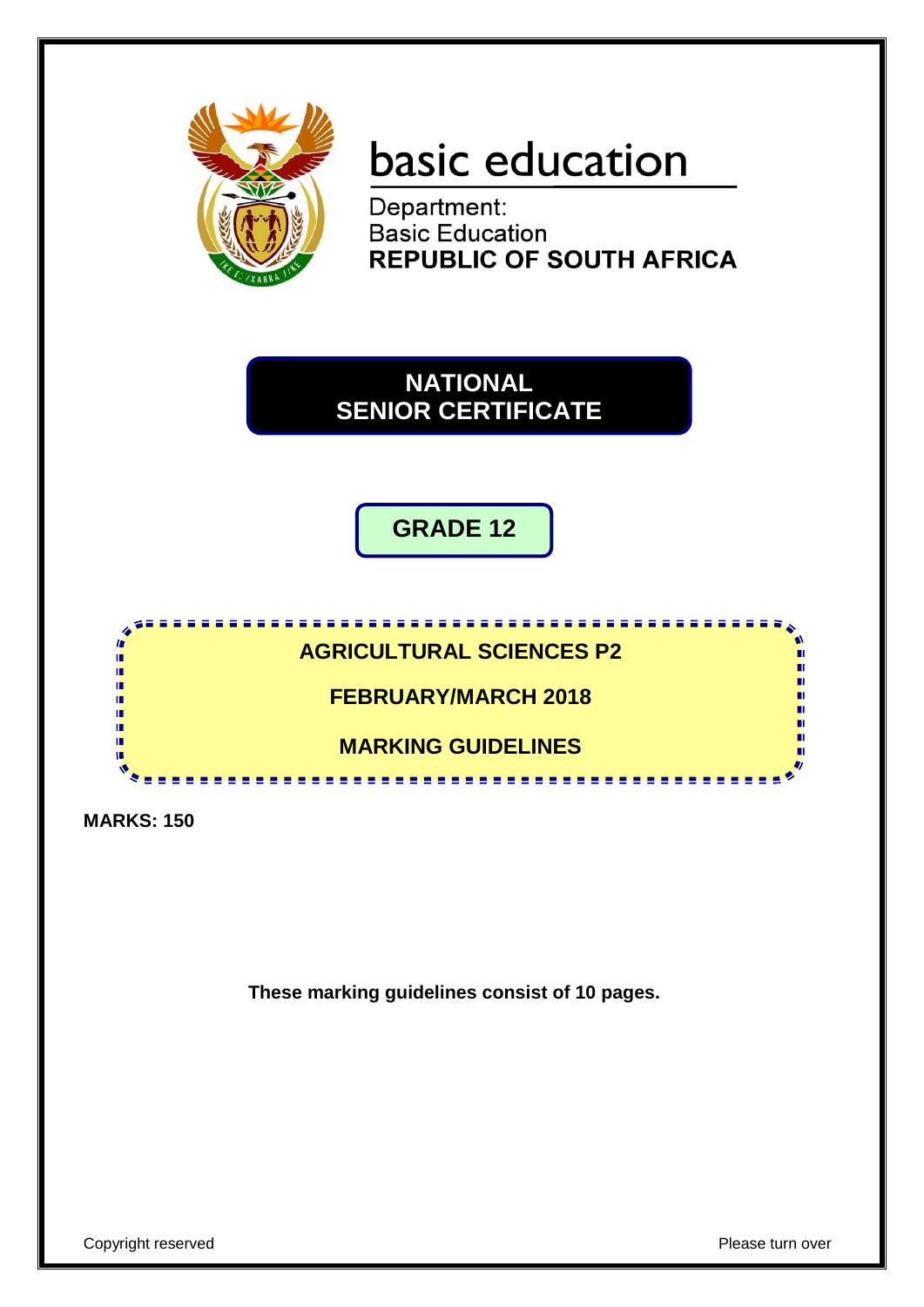# **SECTION A**

# **QUESTION 1**

|     |                                                                                         |                                                                                                                                                                                | <b>TOTAL SECTION A:</b> | 45   |  |
|-----|-----------------------------------------------------------------------------------------|--------------------------------------------------------------------------------------------------------------------------------------------------------------------------------|-------------------------|------|--|
|     | 1.4.4<br>1.4.5                                                                          | Heterozygosity √<br>Gene √                                                                                                                                                     | $(5 \times 1)$          | (5)  |  |
| 1.4 | 1.4.1<br>1.4.2<br>1.4.3                                                                 | Co-operative $\checkmark$<br>Occupational Health and Safety √<br>Species crossing $\checkmark$                                                                                 |                         |      |  |
| 1.3 | 1.3.1<br>1.3.2<br>1.3.3<br>1.3.4<br>1.3.5                                               | Innovation/creativity $\checkmark\checkmark$<br>Budget √√<br>Multiple alleles √√<br>Family selection $\checkmark\checkmark$<br>Genetic modification/engineering/manipulation√√ | $(5 \times 2)$          | (10) |  |
| 1.2 | 1.2.1<br>1.2.2<br>1.2.3<br>1.2.4<br>1.2.5                                               | $G \vee V$<br>$A \vee C$<br>$C \vee C$<br>$D \vee \vee$<br>$H \vee V$                                                                                                          | $(5 \times 2)$          | (10) |  |
| 1.1 | 1.1.1<br>1.1.2<br>1.1.3<br>1.1.4<br>1.1.5<br>1.1.6<br>1.1.7<br>1.1.8<br>1.1.9<br>1.1.10 | $A \vee C$<br>$C \vee C$<br>D√√<br>$B \vee \vee$<br>$D \vee \vee$<br>$B \vee \vee$<br>$A \vee C$<br>$C \vee C$<br>$D \vee \vee$<br>$A \vee C$                                  | $(10 \times 2)$         | (20) |  |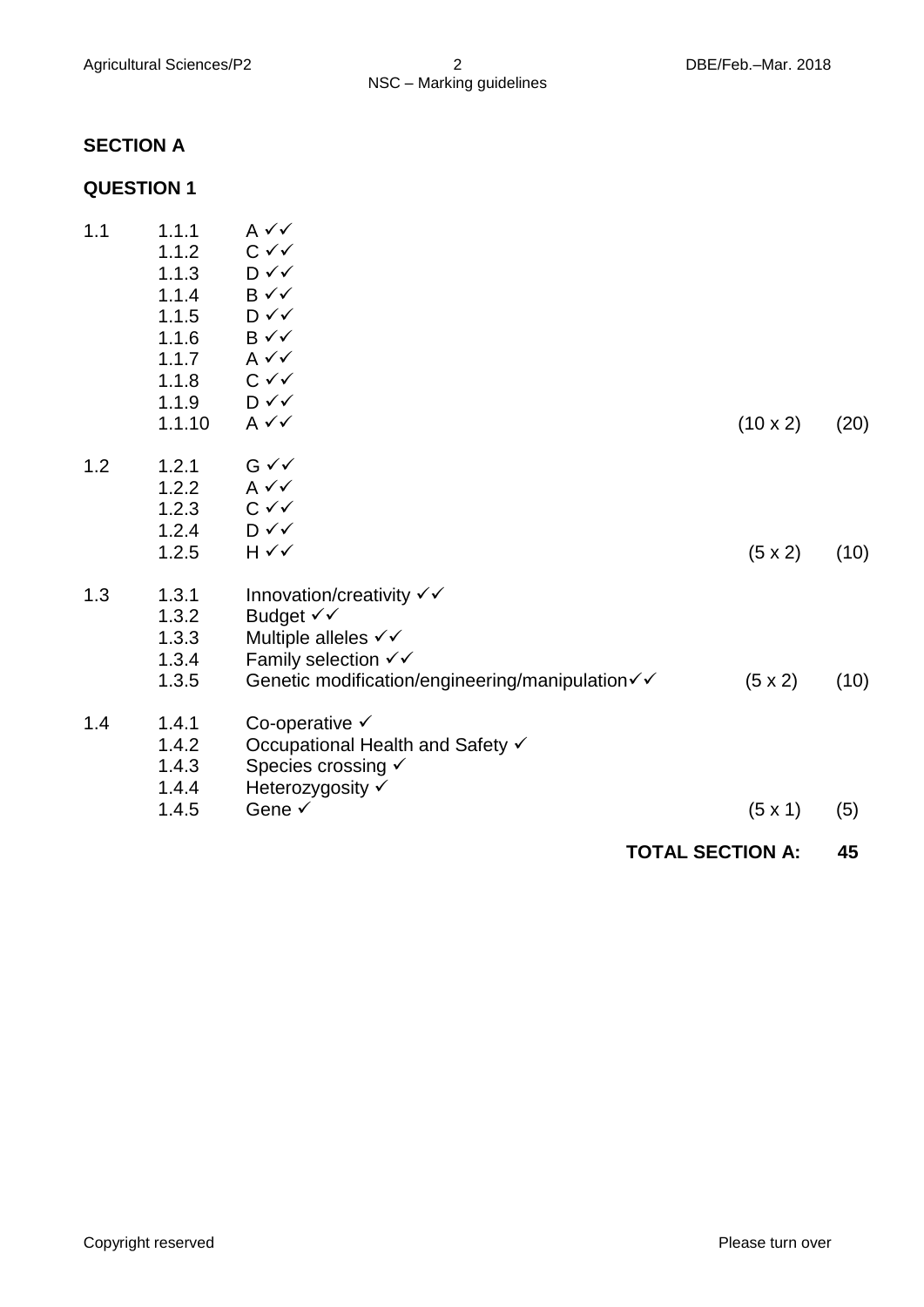#### Agricultural Sciences/P2 3 3 DBE/Feb.–Mar. 2018 NSC – Marking Guidelines

# **SECTION B**

#### **QUESTION 2: AGRICULTURAL MANAGEMENT AND MARKETING**

| 2.1 |                                                                                                                                                                                                                                                                                                                                                                                                                                                                                                                              | <b>Table on marketing</b>                                                                                                                                                                                                                                                                                                       |            |  |  |  |  |
|-----|------------------------------------------------------------------------------------------------------------------------------------------------------------------------------------------------------------------------------------------------------------------------------------------------------------------------------------------------------------------------------------------------------------------------------------------------------------------------------------------------------------------------------|---------------------------------------------------------------------------------------------------------------------------------------------------------------------------------------------------------------------------------------------------------------------------------------------------------------------------------|------------|--|--|--|--|
|     | 2.1.1                                                                                                                                                                                                                                                                                                                                                                                                                                                                                                                        | <b>Marketing system used</b><br><b>Farmer A</b> - Free marketing $\checkmark$<br>Farmer B - Controlled marketing √                                                                                                                                                                                                              | (1)<br>(1) |  |  |  |  |
|     | 2.1.2                                                                                                                                                                                                                                                                                                                                                                                                                                                                                                                        | Reason for the system used by farmer B<br>Price is determined/controlled by the government $\checkmark$                                                                                                                                                                                                                         | (1)        |  |  |  |  |
|     | 2.1.3                                                                                                                                                                                                                                                                                                                                                                                                                                                                                                                        | <b>Justification for mass marketing</b><br>Farmer B is reaching a wide range of consumers (larger markets)<br>via the internet $\checkmark$                                                                                                                                                                                     | (1)        |  |  |  |  |
|     | 2.1.4                                                                                                                                                                                                                                                                                                                                                                                                                                                                                                                        | TWO ways to facilitate marketing in rural areas<br>Improve roads/infrastructure √<br>Improve market information through technology V<br>$\bullet$<br>Transportation of produce in vehicles with cooling facilities. ✓<br>Cold storage depots √<br>$\bullet$<br>Market collectively by combining loads √<br>(Any 2)<br>$\bullet$ | (2)        |  |  |  |  |
| 2.2 | $\bullet$                                                                                                                                                                                                                                                                                                                                                                                                                                                                                                                    | TWO roles of legislation in ensuring effective marketing<br>Ensures increased market access to all participants √<br>Makes provision for quality control over imports and exports of<br>products $\checkmark$                                                                                                                   | (2)        |  |  |  |  |
| 2.3 |                                                                                                                                                                                                                                                                                                                                                                                                                                                                                                                              | <b>Component of a business plan</b>                                                                                                                                                                                                                                                                                             |            |  |  |  |  |
|     | 2.3.1                                                                                                                                                                                                                                                                                                                                                                                                                                                                                                                        | Title/cover page $\checkmark$                                                                                                                                                                                                                                                                                                   | (1)        |  |  |  |  |
|     | 2.3.2                                                                                                                                                                                                                                                                                                                                                                                                                                                                                                                        | Human resource plan $\checkmark$                                                                                                                                                                                                                                                                                                | (1)        |  |  |  |  |
|     | 2.3.3                                                                                                                                                                                                                                                                                                                                                                                                                                                                                                                        | Financial plan $\checkmark$                                                                                                                                                                                                                                                                                                     | (1)        |  |  |  |  |
| 2.4 | THREE common mistakes when drawing a business plan<br>Provision of unrealistic assumptions/over-ambitious √<br>Not being able to identify the potential risks/hiding risks $\checkmark$<br>Provision of too much unnecessary information/leaving gaps/being too<br>vague $\checkmark$<br>Committing budget and cash flow errors/incomplete financials √<br>No information on competitors/not highlighting competition √<br>$\bullet$<br>Use of incorrect format/poor writing/incomplete plan √<br>Inadequate/poor research √ |                                                                                                                                                                                                                                                                                                                                 |            |  |  |  |  |

• Insufficient technical details  $\checkmark$  (Any 3) (3)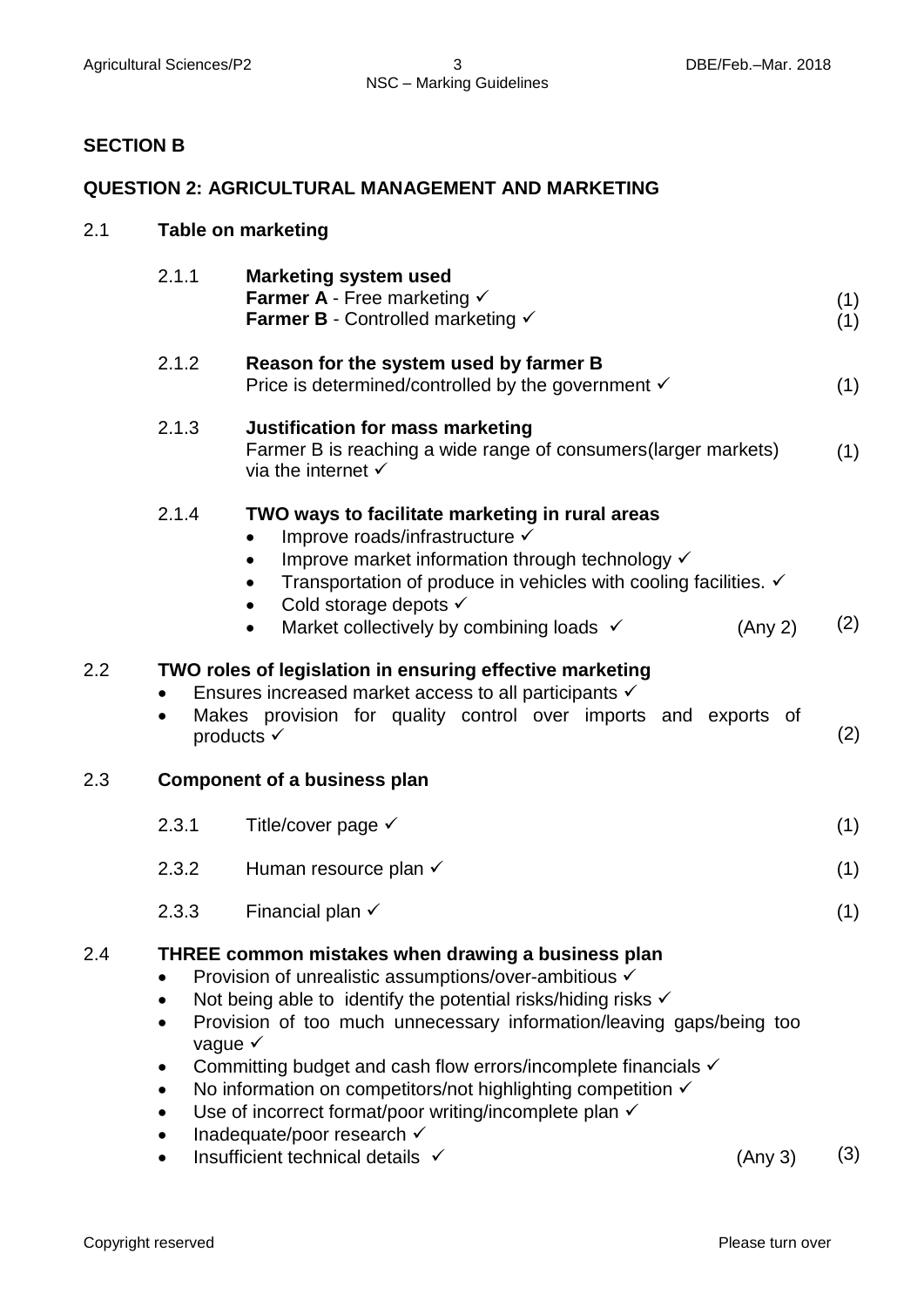#### 2.5 **Supply and demand of peaches**



#### 2.5.1 **Line graph showing the supply and demand of peaches**

#### **Criteria/rubric/marking guidelines**

|  |  | Correct heading √ |  |
|--|--|-------------------|--|
|--|--|-------------------|--|

- X axis correctly calibrated and labelled (Quantities)  $\checkmark$
- $\bullet$  Y axis correctly calibrated and labelled (Price)  $\checkmark$
- Correct unit (R and kg)  $\checkmark$
- Line graph  $\checkmark$
- $Accuracy \checkmark$  (6)

## 2.5.2 **Determination of the equilibrium price**   $R2,50 \checkmark$  (1)

#### 2.5.3 **Situation when price is below the equilibrium price**

- The quantity demanded is high  $\checkmark$  and the quantity supplied is low **✓** OR
- Quantity supplied is low  $\checkmark$  and quantity demanded is high  $\checkmark$  (2)

#### 2.6 **Linking statements to factors hampering marketing of products**

| 2.6.1 | Perishability √                              | (1) |
|-------|----------------------------------------------|-----|
| 2.6.2 | Political situation $\checkmark$             | (1) |
| 2.6.3 | Lack of control over production $\checkmark$ | (1) |
| 2.6.4 | <b>Bulkiness √</b>                           |     |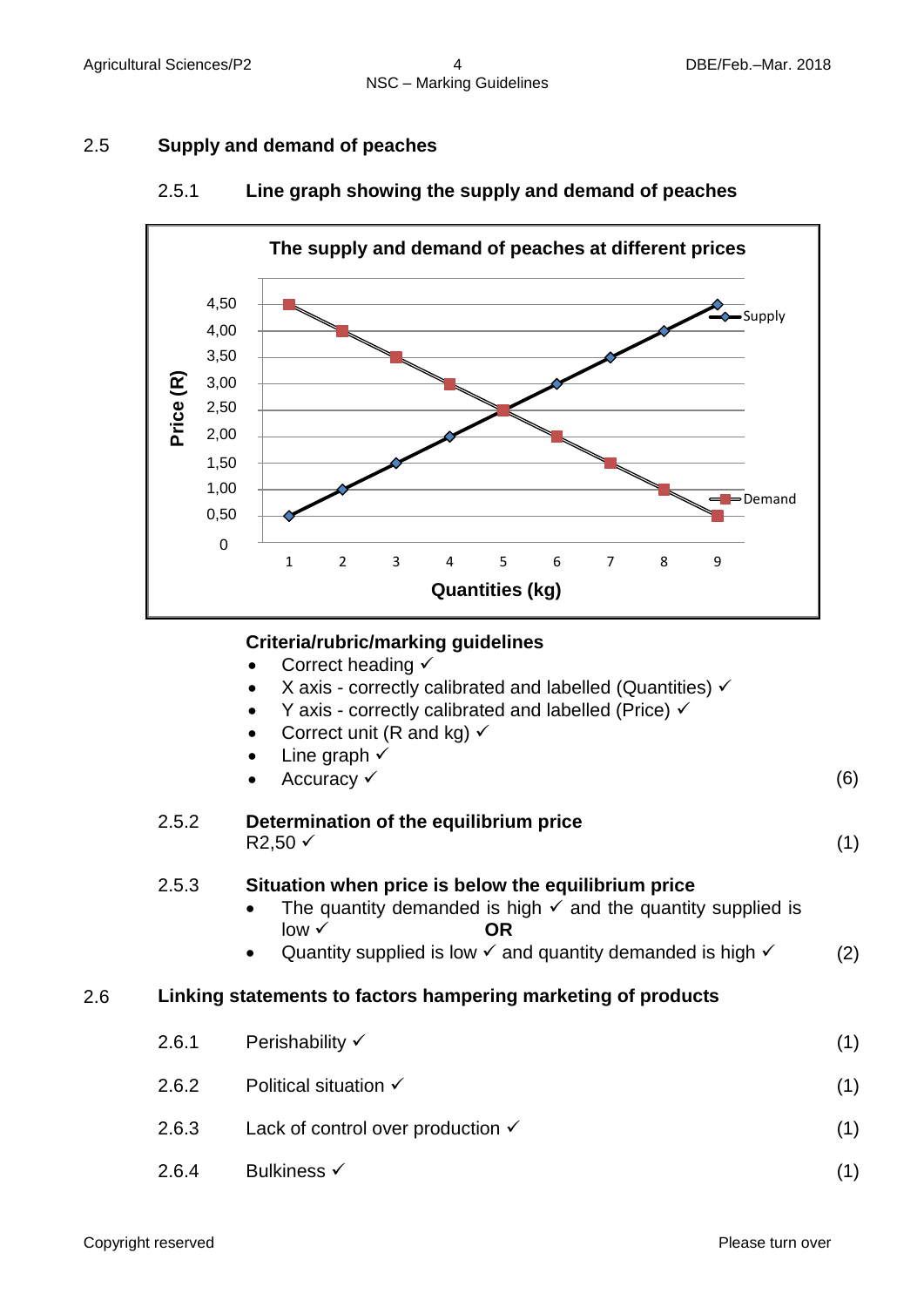| 2.7 | $\bullet$<br>$\bullet$<br>$\bullet$ | <b>THREE requirements of a container for packaging</b><br>It must be clean/dry/undamaged √<br>Not import any foreign taste/odour to the product $\checkmark$<br>It must be free from signs of fungal growth $\checkmark$                                 |         |               |
|-----|-------------------------------------|----------------------------------------------------------------------------------------------------------------------------------------------------------------------------------------------------------------------------------------------------------|---------|---------------|
|     | $\bullet$                           | It must be strong/rigid $\checkmark$                                                                                                                                                                                                                     | (Any 3) | (3)           |
| 2.8 |                                     | <b>Type of consumers</b>                                                                                                                                                                                                                                 |         |               |
|     | 2.8.1                               | <b>Retailers √</b>                                                                                                                                                                                                                                       |         | (1)           |
|     | 2.8.2                               | Food processing companies/factories √                                                                                                                                                                                                                    |         | (1)           |
|     | 2.8.3                               | Exporters $\checkmark$                                                                                                                                                                                                                                   |         | (1)           |
| 2.9 | ٠<br><b>OR</b><br>$\bullet$         | The law of demand<br>The higher the price $\checkmark$ the less the people/consumers will demand the<br>product $\checkmark$<br>The lesser the price $\checkmark$ the more the people/consumers will buy the<br>product $\checkmark$                     |         | (2)<br>$[35]$ |
|     |                                     | <b>QUESTION 3 : PRODUCTION FACTORS</b>                                                                                                                                                                                                                   |         |               |
| 3.1 |                                     | Two groups of farmers                                                                                                                                                                                                                                    |         |               |
|     | 3.1.1                               | Factor of land addressed by the two scenarios<br>Land availability/ area of production $\checkmark$                                                                                                                                                      |         | (1)           |
|     | 3.1.2                               | TWO benefits of the practices by Group B contributing to<br>higher production<br>Able to work on a large area faster√<br>Use of machinery is more effective $\checkmark$<br>$\bullet$<br>More cost effective to produce $\checkmark$<br>Specialisation √ | (Any 2) | (2)           |
|     | 3.1.3                               | TWO techniques for Group A that can improve production<br>Use of scientific methods/technology √<br>Consolidation of small units √                                                                                                                       |         | (2)           |
|     | 3.1.4                               | Economic characteristic negatively affected by monoculture<br>and continuous cultivation<br>Production potential of the land $\checkmark$                                                                                                                |         | (1)           |
|     | 3.1.5                               | TWO functions of land as a production factor<br>Provides food √<br>Provides raw materials $\checkmark$<br>Provides space $\checkmark$                                                                                                                    |         |               |
|     |                                     |                                                                                                                                                                                                                                                          |         |               |

Agricultural Sciences/P2 6 0 5 5 DBE/Feb.–Mar. 2018 NSC – Marking Guidelines

• Source of raw minerals  $\checkmark$  (Any 2) (2)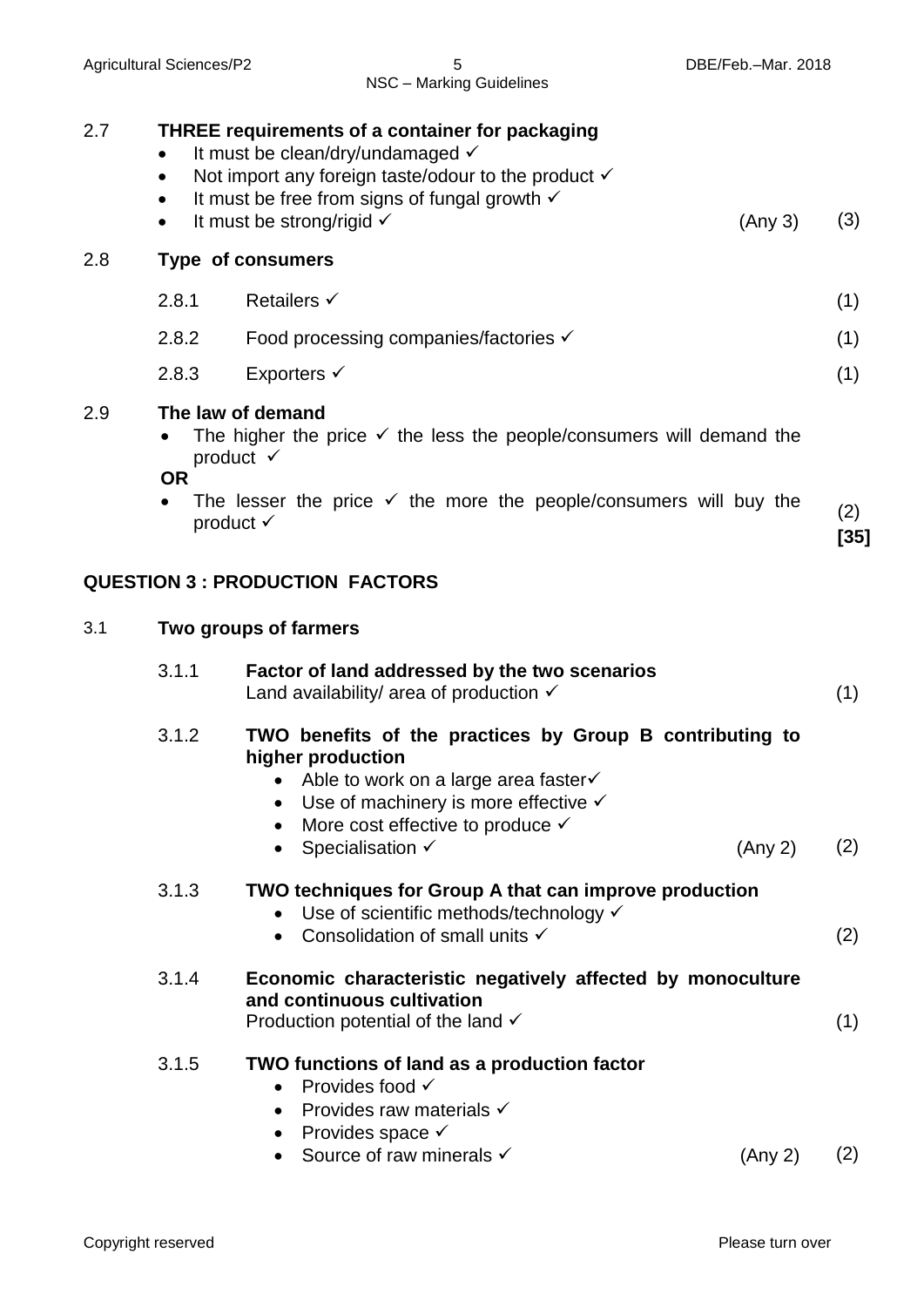| 3.2 |                   | <b>Highly ethical and efficient work force</b>                                                                                                                                                                                                                                                                                                                        |         |     |
|-----|-------------------|-----------------------------------------------------------------------------------------------------------------------------------------------------------------------------------------------------------------------------------------------------------------------------------------------------------------------------------------------------------------------|---------|-----|
|     | 3.2.1             | The type of permanent labour who operates an advanced<br>tractor<br>Skilled labour √                                                                                                                                                                                                                                                                                  |         | (1) |
|     | 3.2.2             | Indication of the expertise needed by the employee<br>Technical/operational √                                                                                                                                                                                                                                                                                         |         | (1) |
|     | 3.2.3             | <b>Act of misconduct</b><br>Sleeping on duty √                                                                                                                                                                                                                                                                                                                        |         | (1) |
|     | 3.2.4             | Legislation that the employer would use to justify disciplinary<br>steps<br>Basic Conditions of Employment Act 75 of 1997 √                                                                                                                                                                                                                                           |         | (1) |
|     | 3.2.5             | TWO problems related to farm labour<br>Social/HIV and AIDS √<br>$\bullet$<br>Scarcity V<br>$\bullet$<br>Employers' concerns √<br>Competition from industries/economic migrants √<br>$\bullet$<br>Lack of training/ education $\checkmark$<br>$\bullet$<br>Poor labour management √<br>٠<br>Safety √<br>$\bullet$<br>Poor working conditions $\checkmark$<br>$\bullet$ | (Any 2) | (2) |
|     | 3.2.6             | TWO actions an employer should take<br>Provide incentives √<br>Rewards for good work $\checkmark$<br>$\bullet$<br>Provide training/education √<br>$\bullet$<br>Improve working conditions V<br>$\bullet$<br>Improved living conditions V<br>$\bullet$<br>Mechanisation √<br>Labour management $\checkmark$                                                            | (Any 2) | (2) |
| 3.3 | <b>Management</b> |                                                                                                                                                                                                                                                                                                                                                                       |         |     |
|     | 3.3.1             | <b>Risk management strategy</b><br>Diversification $\checkmark$                                                                                                                                                                                                                                                                                                       |         | (1) |
|     | 3.3.2             | Reason for the management strategy<br>There are a number of enterprises in one farm/agri-tourism $\checkmark$                                                                                                                                                                                                                                                         |         | (1) |
|     | 3.3.3             | TWO primary sources of risk in a farming business<br>Technical √<br>Market/price √<br>Financial $\checkmark$<br>Production $\checkmark$<br>Legal $\checkmark$<br>Human resources √                                                                                                                                                                                    | (Any 2) | (2) |

Copyright reserved **Please turn over Please turn over**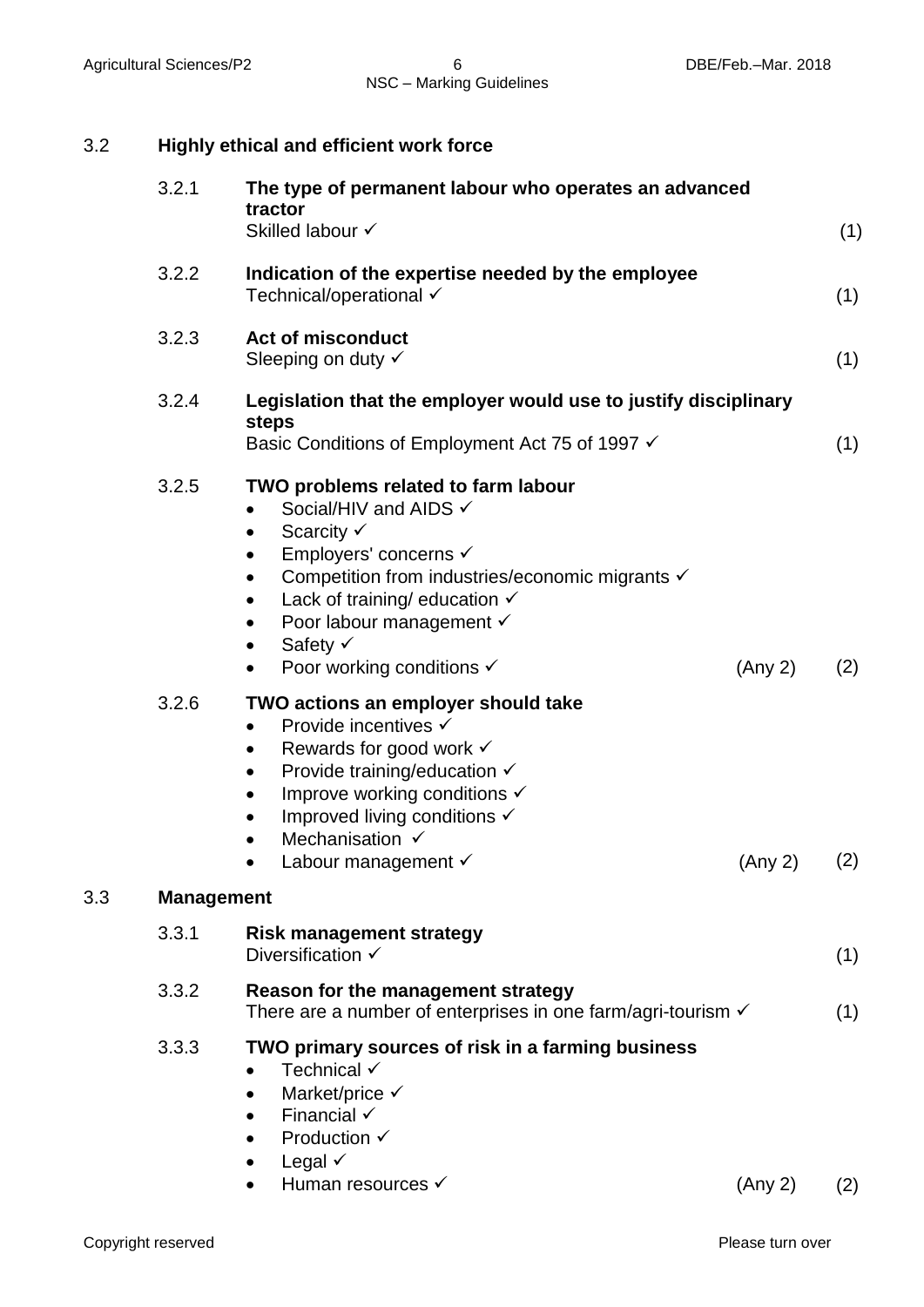(1) (1)

|  | 3.3.4 | General business management skills applied by the manager |
|--|-------|-----------------------------------------------------------|
|--|-------|-----------------------------------------------------------|

- (a) Co-ordination/organisational (1)
- (b) Analytic skills √
- (c) Interpersonal/communication  $\checkmark$

# 3.3.5 **Definition of strategic management**

Management that allows the business to anticipate  $\checkmark$  and adapt to changes in the future  $\checkmark$ 

#### **OR**

The process of developing strategies that allow a business to achieve its vision, mission and objectives  $\checkmark$  and adapt to changing conditions  $\checkmark$  (2)

#### 3.4 **Capital**

| 3.4.1 | <b>Fixed capital</b><br>Land $\checkmark$                                                                                                                                                                                                                                                                                                                                            | (1)         |
|-------|--------------------------------------------------------------------------------------------------------------------------------------------------------------------------------------------------------------------------------------------------------------------------------------------------------------------------------------------------------------------------------------|-------------|
| 3.4.2 | <b>TWO sources of capital</b><br>Grant $\checkmark$<br>Loan $\checkmark$                                                                                                                                                                                                                                                                                                             | (2)         |
| 3.4.3 | <b>Problem of capital</b><br>Scarcity $\checkmark$                                                                                                                                                                                                                                                                                                                                   | (1)         |
| 3.4.4 | <b>Term of repayment</b><br>Medium term/5 years $\checkmark$                                                                                                                                                                                                                                                                                                                         | (1)         |
| 3.4.5 | Calculation of the profit made by the community in 5 years<br>Turnover: R12 000 000 x 5 = R60 000 000 $\checkmark$<br>Expenses: R4 000 000 x 5 = R20 000 000 $\checkmark$<br>R2 000 000 x 5% = R100 000 $\checkmark$<br>Interest:<br>R2 000 000 + R100 000 = R2 100 000 $\checkmark$<br>Turnover - expenses:<br>R60 000 000 - R20 000 000 - R2 100 000 =<br>R37 900 000 √<br>Profit: | (5)<br>[35] |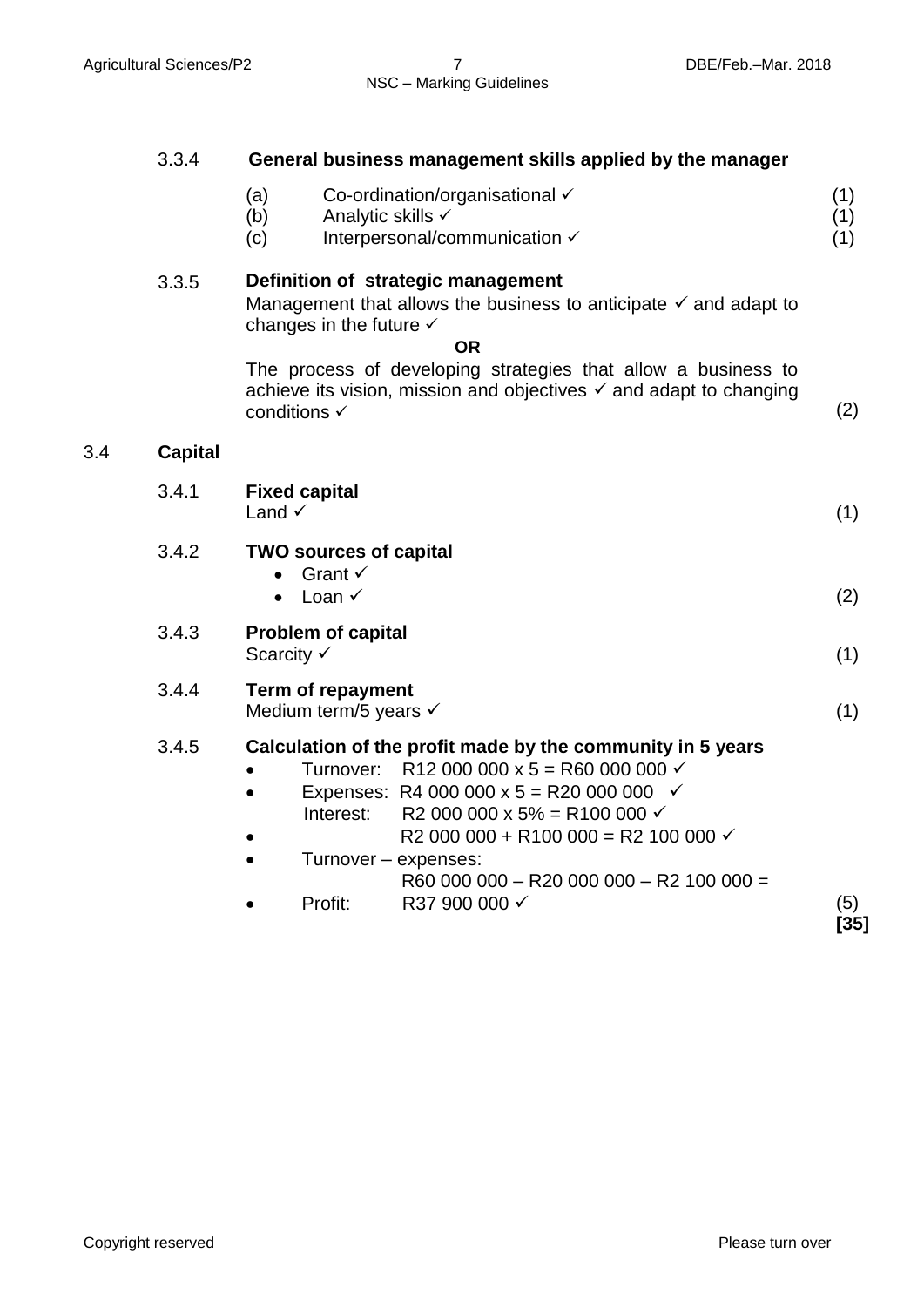# **QUESTION 4: BASIC AGRICULTURAL GENETICS**

- 4.1 **Heterozygous pea plant (G) and a pure breed pea plant (g)** 
	- 4.1.1 **Genotype of each parent in the first crossing**
		- Parent  $1 Gq \checkmark$
		- **•** Parent  $2 qq \checkmark$  (2)
	- 4.1.2 **Punnett square determining the possible genotype of the offspring in the first crossing**

| Gametes | ੨  |    |
|---------|----|----|
|         | Gg |    |
|         | Gg | gg |

Punnett square with gametes and offspring 

#### **Marking Guideline**

- Complete Punnett square with gametes and offspring  $\checkmark$
- 4.1.3 **Type of dominance in the cross**  Complete dominance  $\checkmark$  (1) 4.1.4 **Reason for the type of dominance**  • Correct gametes  $\checkmark$ Correct offspring  $\checkmark$  (3)
	- 50% of the seeds are yellow (G)  $\checkmark$  and 50% of the seeds are green (g)  $\checkmark$

**OR**

- No intermediate/new colour  $\checkmark$  as seeds resemble their parents  $\checkmark$  (2) 4.1.5 **Calculation of the percentage of heterozygous offspring**   $2 \times 100 \checkmark$  $\overline{4}$  $= 50\%$   $\checkmark$  (2) 4.2 **Identification of the breeding system**   $4.2.1$  B  $\checkmark$  (1)
	- $4.2.2$  A  $\checkmark$  (1) 4.2.3 D (1)  $4.2.4$  C  $\checkmark$  (1) 4.2.5 A (1)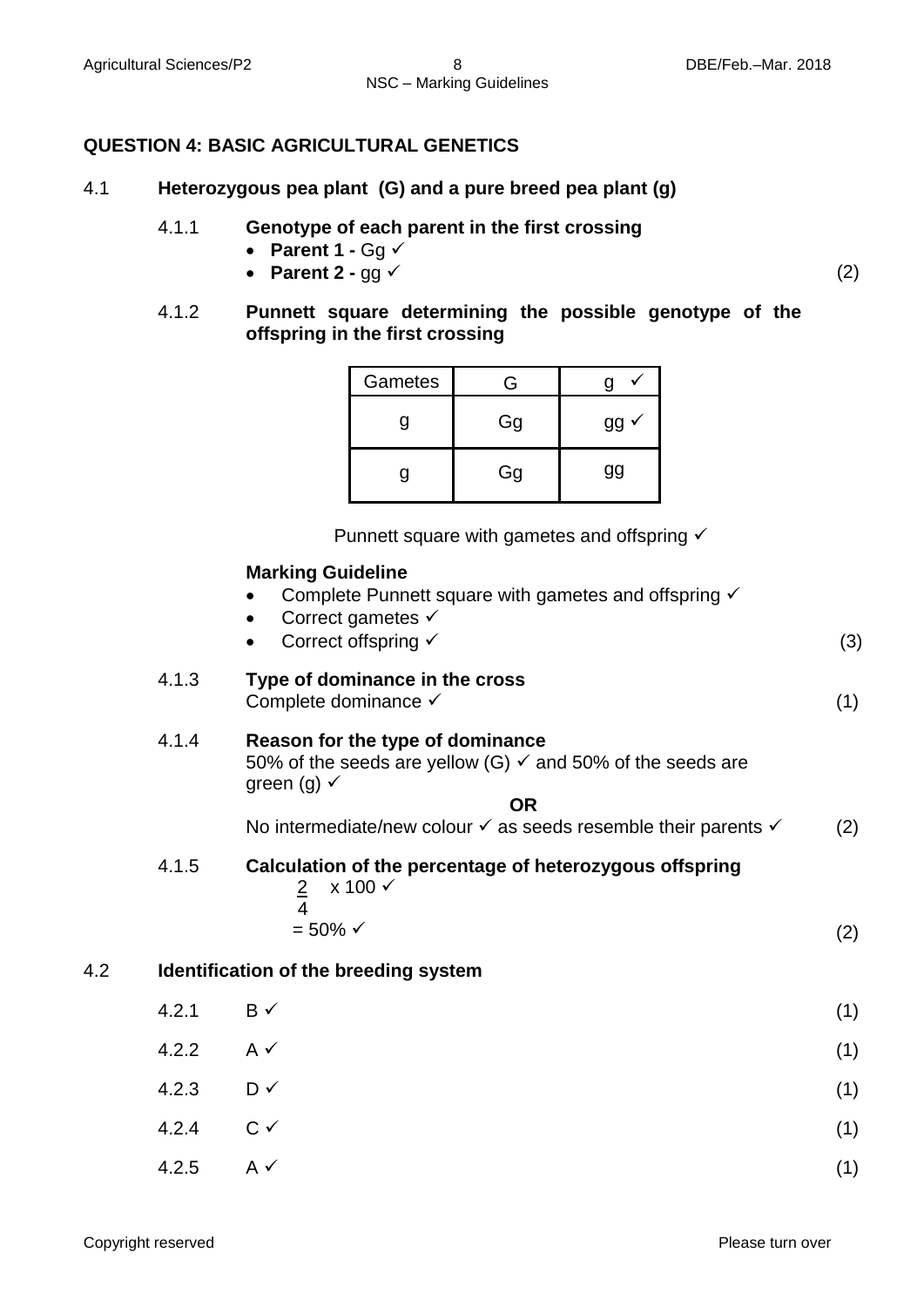# NSC – Marking Guidelines

# 4.3 **Variation**

|     | 4.3.1            | <b>TWO genetic processes causing variation</b><br>Mutations $\checkmark$<br>Meiosis/crossing over √<br>Recombination of genes √<br>٠<br>Fertilisation √<br>(Any 2)<br>$\bullet$                                                                                                                                       | (2)        |
|-----|------------------|-----------------------------------------------------------------------------------------------------------------------------------------------------------------------------------------------------------------------------------------------------------------------------------------------------------------------|------------|
|     | 4.3.2            | <b>TWO importance of variation</b><br>Animals/plants with superior characteristics can be selected for<br>$\bullet$<br>breeding purposes √<br>Helps to improve the progeny/offspring $\checkmark$<br>٠<br>Generate new varieties/ breeds/cultivars √<br>$\bullet$<br>Maintains biodiversity √<br>(Any 2)<br>$\bullet$ | (2)        |
|     | 4.3.3            | <b>Distinction between</b><br><b>Continuous variation</b><br>Displays a complete range of quantitative characteristics $\checkmark$<br><b>Discontinuous variation</b><br>Qualitative characteristics have a few clear cut/distinct<br>forms/with no intermediate forms in between √                                   | (1)<br>(1) |
| 4.4 | <b>Selection</b> |                                                                                                                                                                                                                                                                                                                       |            |
|     | 4.4.1            | Group of cattle to be selected<br>Group with a mass of 250 kg $\checkmark$                                                                                                                                                                                                                                            | (1)        |
|     | 4.4.2            | Reason<br>It has a higher average mass/average mass higher than the herd $\checkmark$                                                                                                                                                                                                                                 | (1)        |
|     | 4.4.3            | Identification of the type of selection method<br>Mass selection $\checkmark$                                                                                                                                                                                                                                         | (1)        |
|     | 4.4.4            | <b>Explanation of this selection method</b><br>Selection based on the individuals with superior characteristics √<br>within the group $\checkmark$                                                                                                                                                                    | (2)        |
|     | 4.4.5            | <b>TWO other selection methods</b><br>Family selection $\checkmark$<br>Pedigree selection $\checkmark$<br>Progeny selection $\checkmark$<br>Breeding values/EBV/biometrics √<br>(Any 2)                                                                                                                               | (2)        |
| 4.5 | <b>GM</b>        |                                                                                                                                                                                                                                                                                                                       |            |
|     | 4.5.1            | Identification of the year<br>2012/2013 √                                                                                                                                                                                                                                                                             | (1)        |
|     | 4.5.2            | <b>Reason</b><br>An increase in yield/from10,6 - 12t/ha√                                                                                                                                                                                                                                                              | (1)        |